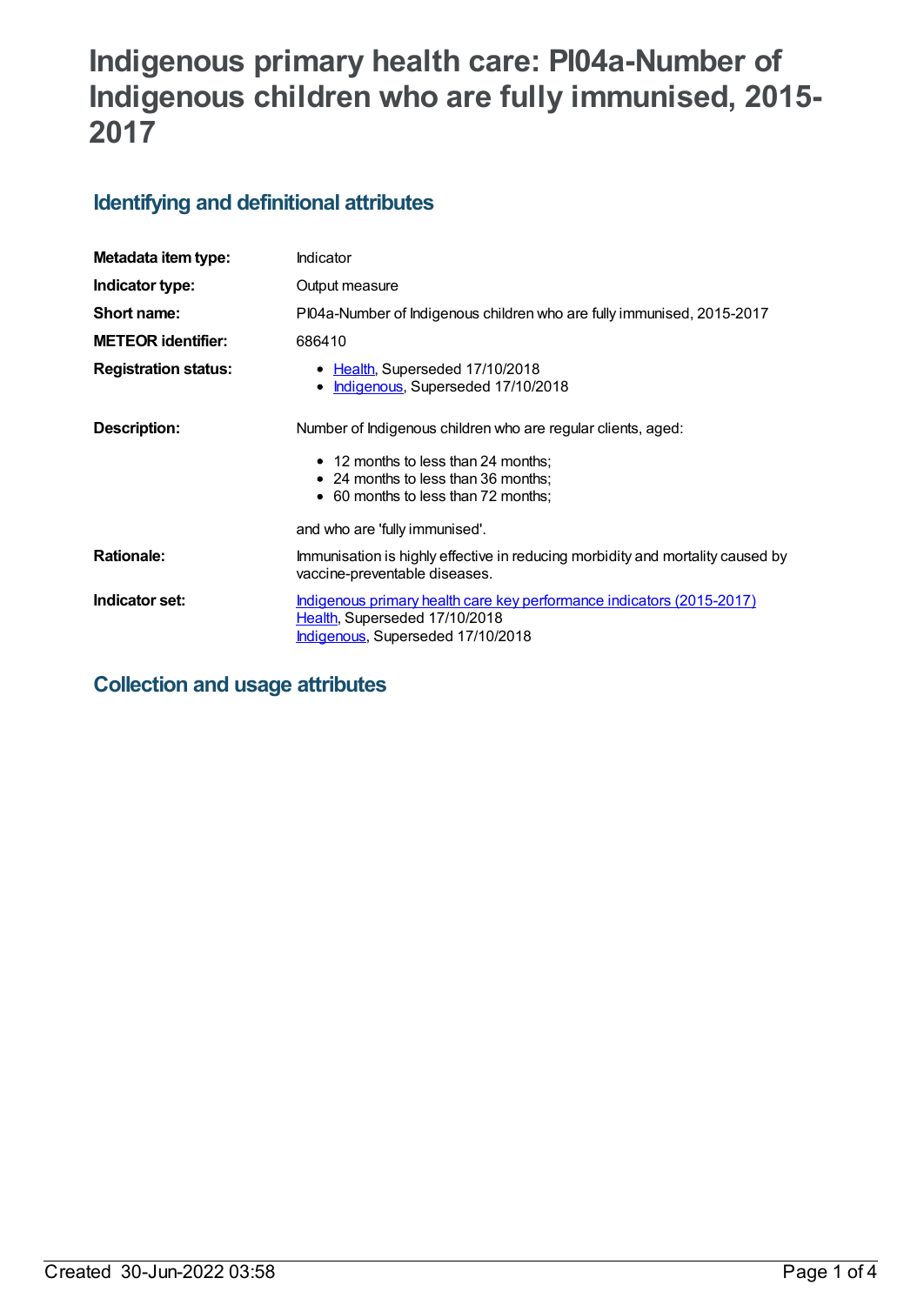#### **Computation description:** Count of Indigenous children who are regular clients, aged:

- 12 months to less than 24 months;
- 24 months to less than 36 months;
- 60 months to less than 72 months;

and who are 'fully immunised'.

|                     | 'Regular client' refers to a client of an Australian Government Department of Health-<br>funded primary health care service (that is required to report against the Indigenous<br>primary health care key performance indicators) who has an active medical record;<br>that is, a client who has attended the Department of Health-funded primary health<br>care service at least 3 times in 2 years. |
|---------------------|-------------------------------------------------------------------------------------------------------------------------------------------------------------------------------------------------------------------------------------------------------------------------------------------------------------------------------------------------------------------------------------------------------|
|                     | Presented as a number.                                                                                                                                                                                                                                                                                                                                                                                |
|                     | This indicator is calculated separately for each age milestone.                                                                                                                                                                                                                                                                                                                                       |
|                     | 'Fully immunised' status is determined in accordance with the National<br>Immunisation Program Schedule (DoH 2013). The childhood vaccinations essential<br>to be considered 'fully immunised' include:                                                                                                                                                                                               |
|                     | • DTPa (diphtheria, tetanus, pertussis)<br>• HiB (haemophilus influenzae type B)<br>$\bullet$ Polio<br>$\bullet$ Hep B (hepatitis B)<br>• MMR (measles, mumps, rubella).                                                                                                                                                                                                                              |
|                     | A child is considered 'fully immunised' if they have received the following<br>vaccinations by the specified age milestones:                                                                                                                                                                                                                                                                          |
|                     | • At 12 months: 3 doses DTPa; 3 doses Polio; 2 or 3 doses HiB; 2 or 3<br>doses Hep B                                                                                                                                                                                                                                                                                                                  |
|                     | • At 24 months: 3 doses DTPa; 3 doses Polio; 3 or 4 doses HiB; 3 doses Hep<br>B: 1 dose MMR<br>• At 60 months: 4 doses DTPa; 4 doses Polio; 2 doses MMR.                                                                                                                                                                                                                                              |
| <b>Computation:</b> | Numerator only.                                                                                                                                                                                                                                                                                                                                                                                       |
| <b>Numerator:</b>   | Calculation A: Number of Indigenous children who are regular clients, aged 12<br>months to less than 24 months and who are 'fully immunised'.                                                                                                                                                                                                                                                         |
|                     | Calculation B: Number of Indigenous children who are regular clients, aged 24<br>months to less than 36 months and who are 'fully immunised'.                                                                                                                                                                                                                                                         |
|                     | Calculation C: Number of Indigenous children who are regular clients, aged 60<br>months to less than 72 months and who are 'fully immunised'.                                                                                                                                                                                                                                                         |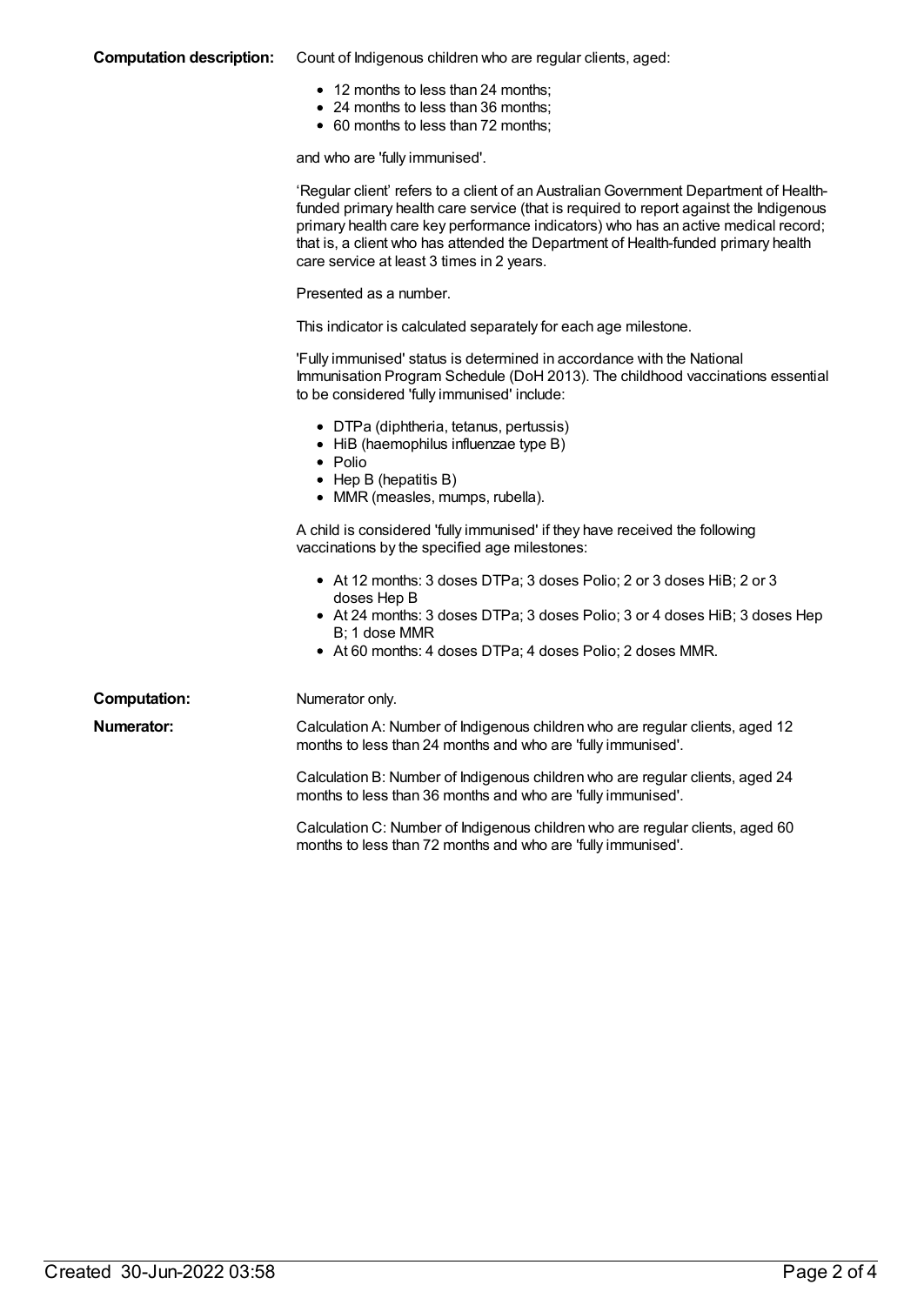[Person—age,](https://meteor.aihw.gov.au/content/303794) total years N[NN]

**Data Source**

[Indigenous](https://meteor.aihw.gov.au/content/430643) primary health care data collection

**NMDS / DSS**

[Indigenous](https://meteor.aihw.gov.au/content/686603) primary health care NBEDS 2017–18

#### **Data Element / Data Set**

[Child—fully](https://meteor.aihw.gov.au/content/457664) immunised recorded indicator, yes/no code N

**Data Source**

[Indigenous](https://meteor.aihw.gov.au/content/430643) primary health care data collection

**NMDS / DSS**

[Indigenous](https://meteor.aihw.gov.au/content/686603) primary health care NBEDS 2017–18

#### **Data Element / Data Set**

[Person—Indigenous](https://meteor.aihw.gov.au/content/602543) status, code N

**Data Source**

[Indigenous](https://meteor.aihw.gov.au/content/430643) primary health care data collection

**NMDS / DSS**

[Indigenous](https://meteor.aihw.gov.au/content/686603) primary health care NBEDS 2017–18

**Guide for use**

The implementation start date for this data element in the Indigenous primary health care NBEDS 2017-18 is 1 December 2017.

#### **Data Element / Data Set**

[Person—regular](https://meteor.aihw.gov.au/content/686291) client indicator, yes/no code N

**Data Source**

[Indigenous](https://meteor.aihw.gov.au/content/430643) primary health care data collection

**NMDS / DSS**

[Indigenous](https://meteor.aihw.gov.au/content/686603) primary health care NBEDS 2017–18

**Guide for use**

The implementation start date for this data element in the Indigenous primary health care NBEDS 2017-18 is 1 December 2017.

### **Representational attributes**

| <b>Representation class:</b> | Count   |
|------------------------------|---------|
| Data type:                   | Real    |
| Unit of measure:             | Person  |
| Format:                      | N[N(6)] |